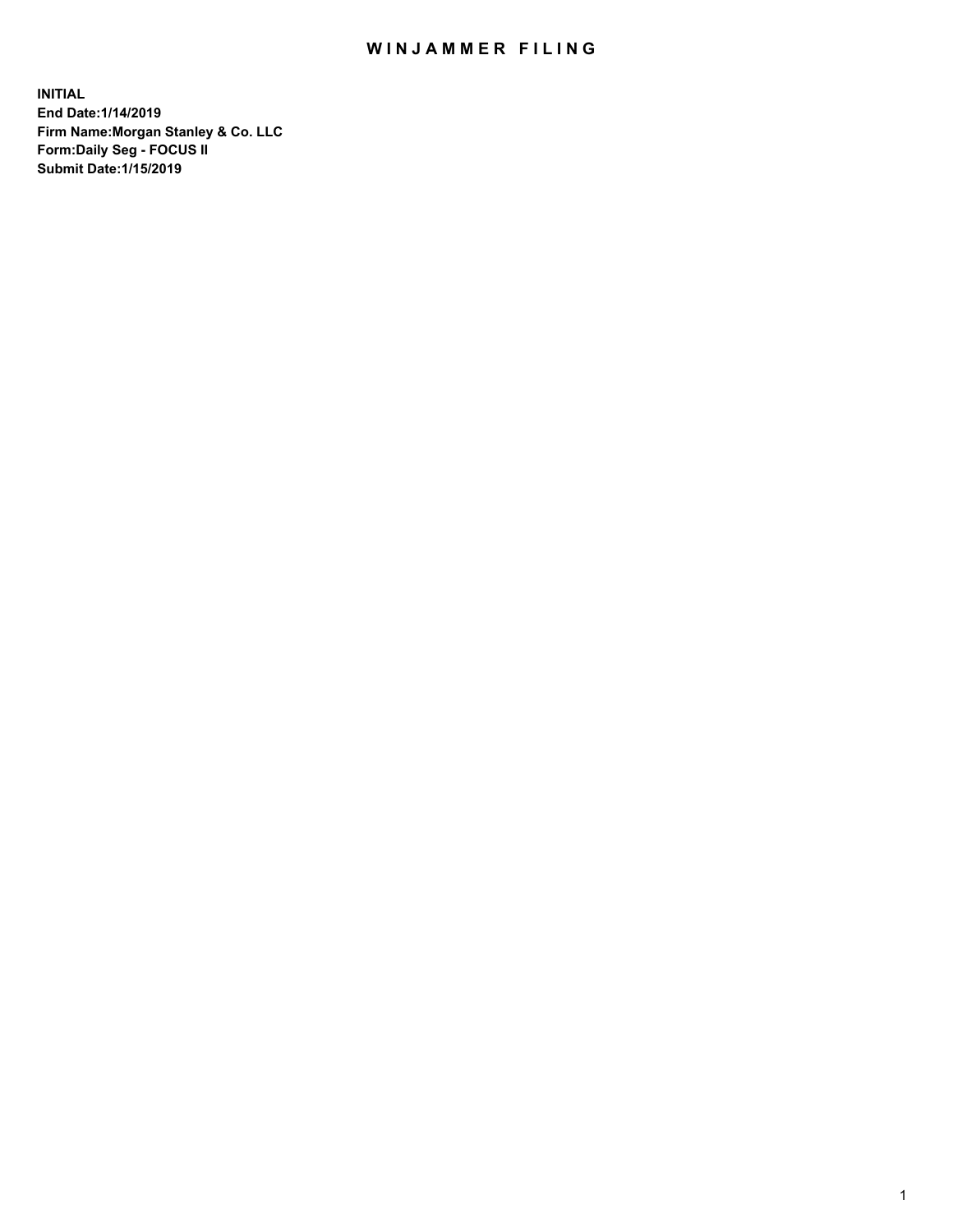**INITIAL End Date:1/14/2019 Firm Name:Morgan Stanley & Co. LLC Form:Daily Seg - FOCUS II Submit Date:1/15/2019 Daily Segregation - Cover Page**

| Name of Company                                                                                                                                                                                                                                                                                                                | Morgan Stanley & Co. LLC                               |
|--------------------------------------------------------------------------------------------------------------------------------------------------------------------------------------------------------------------------------------------------------------------------------------------------------------------------------|--------------------------------------------------------|
| <b>Contact Name</b>                                                                                                                                                                                                                                                                                                            | <b>Ikram Shah</b>                                      |
| <b>Contact Phone Number</b>                                                                                                                                                                                                                                                                                                    | 212-276-0963                                           |
| <b>Contact Email Address</b>                                                                                                                                                                                                                                                                                                   | Ikram.shah@morganstanley.com                           |
| FCM's Customer Segregated Funds Residual Interest Target (choose one):<br>a. Minimum dollar amount: ; or<br>b. Minimum percentage of customer segregated funds required:% ; or<br>c. Dollar amount range between: and; or<br>d. Percentage range of customer segregated funds required between:% and%.                         | 280,000,000<br><u>0</u><br><u>0 0</u><br>0 Q           |
| FCM's Customer Secured Amount Funds Residual Interest Target (choose one):<br>a. Minimum dollar amount: ; or<br>b. Minimum percentage of customer secured funds required:%; or<br>c. Dollar amount range between: and; or<br>d. Percentage range of customer secured funds required between:% and%.                            | 140,000,000<br><u>0</u><br><u>00</u><br>0 <sub>0</sub> |
| FCM's Cleared Swaps Customer Collateral Residual Interest Target (choose one):<br>a. Minimum dollar amount: ; or<br>b. Minimum percentage of cleared swaps customer collateral required:% ; or<br>c. Dollar amount range between: and; or<br>d. Percentage range of cleared swaps customer collateral required between:% and%. | 92,000,000<br><u>0</u><br><u>00</u><br>0 <sub>0</sub>  |

Attach supporting documents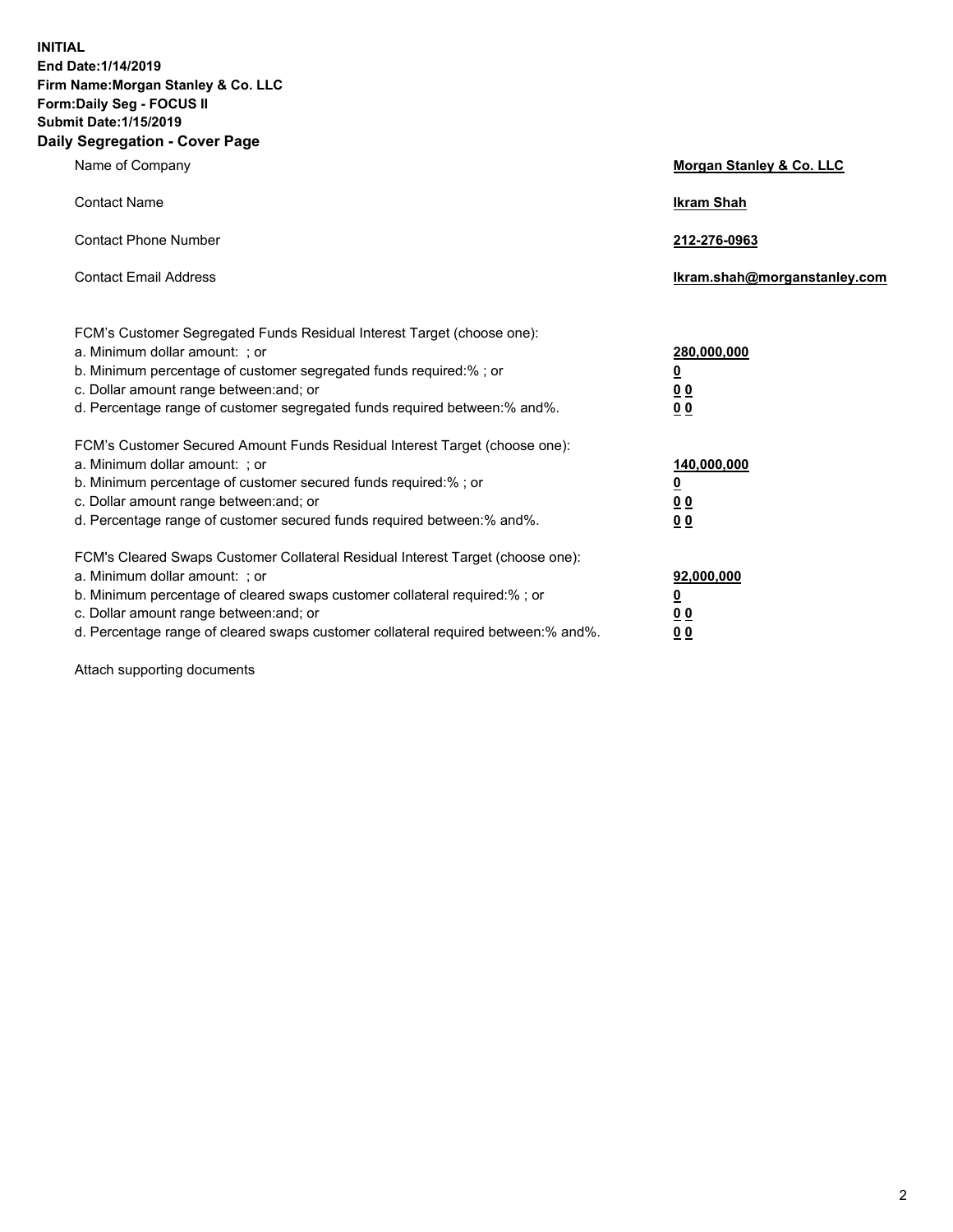## **INITIAL End Date:1/14/2019 Firm Name:Morgan Stanley & Co. LLC Form:Daily Seg - FOCUS II Submit Date:1/15/2019 Daily Segregation - Secured Amounts**

Foreign Futures and Foreign Options Secured Amounts

Amount required to be set aside pursuant to law, rule or regulation of a foreign government or a rule of a self-regulatory organization authorized thereunder

- 1. Net ledger balance Foreign Futures and Foreign Option Trading All Customers A. Cash **3,493,097,285** [7315]
	- B. Securities (at market) **2,083,585,408** [7317]
- 2. Net unrealized profit (loss) in open futures contracts traded on a foreign board of trade **-560,460,058** [7325]
- 3. Exchange traded options
	- a. Market value of open option contracts purchased on a foreign board of trade **5,044,985** [7335]
	- b. Market value of open contracts granted (sold) on a foreign board of trade **-4,620,578** [7337]
- 4. Net equity (deficit) (add lines 1. 2. and 3.) **5,016,647,042** [7345]
- 5. Account liquidating to a deficit and account with a debit balances gross amount **205,413,528** [7351] Less: amount offset by customer owned securities **-203,083,674** [7352] **2,329,854**
- 6. Amount required to be set aside as the secured amount Net Liquidating Equity Method (add lines 4 and 5)
- 7. Greater of amount required to be set aside pursuant to foreign jurisdiction (above) or line 6.

## FUNDS DEPOSITED IN SEPARATE REGULATION 30.7 ACCOUNTS

- 1. Cash in banks
	- A. Banks located in the United States **56,145,608** [7500]
	- B. Other banks qualified under Regulation 30.7 **1,156,677,253** [7520] **1,212,822,861**
- 2. Securities
	- A. In safekeeping with banks located in the United States **219,725,643** [7540]
	- B. In safekeeping with other banks qualified under Regulation 30.7 **0** [7560] **219,725,643** [7570]
- 3. Equities with registered futures commission merchants
	-
	- B. Securities **0** [7590]
	- C. Unrealized gain (loss) on open futures contracts **-76,861** [7600]
	- D. Value of long option contracts **0** [7610]
- E. Value of short option contracts **0** [7615] **6,541,371** [7620]
- 4. Amounts held by clearing organizations of foreign boards of trade
	- A. Cash **0** [7640]
	- B. Securities **0** [7650]
	- C. Amount due to (from) clearing organization daily variation **0** [7660]
	- D. Value of long option contracts **0** [7670]
	- E. Value of short option contracts **0** [7675] **0** [7680]
- 5. Amounts held by members of foreign boards of trade
	-
	-
	- C. Unrealized gain (loss) on open futures contracts **-560,383,197** [7720]
	- D. Value of long option contracts **5,044,985** [7730]
	- E. Value of short option contracts **-4,620,578** [7735] **3,771,855,017**
- 6. Amounts with other depositories designated by a foreign board of trade **0** [7760]
- 7. Segregated funds on hand **0** [7765]
- 8. Total funds in separate section 30.7 accounts **5,210,944,892** [7770]
- 9. Excess (deficiency) Set Aside for Secured Amount (subtract line 7 Secured Statement Page 1 from Line 8)
- 10. Management Target Amount for Excess funds in separate section 30.7 accounts **140,000,000** [7780]
- 11. Excess (deficiency) funds in separate 30.7 accounts over (under) Management Target **51,967,996** [7785]

**0** [7305]

[7354] **5,018,976,896** [7355]

**5,018,976,896** [7360]

[7530]

A. Cash **6,618,232** [7580]

 A. Cash **2,467,954,041** [7700] B. Securities **1,863,859,766** [7710] [7740] **191,967,996** [7380]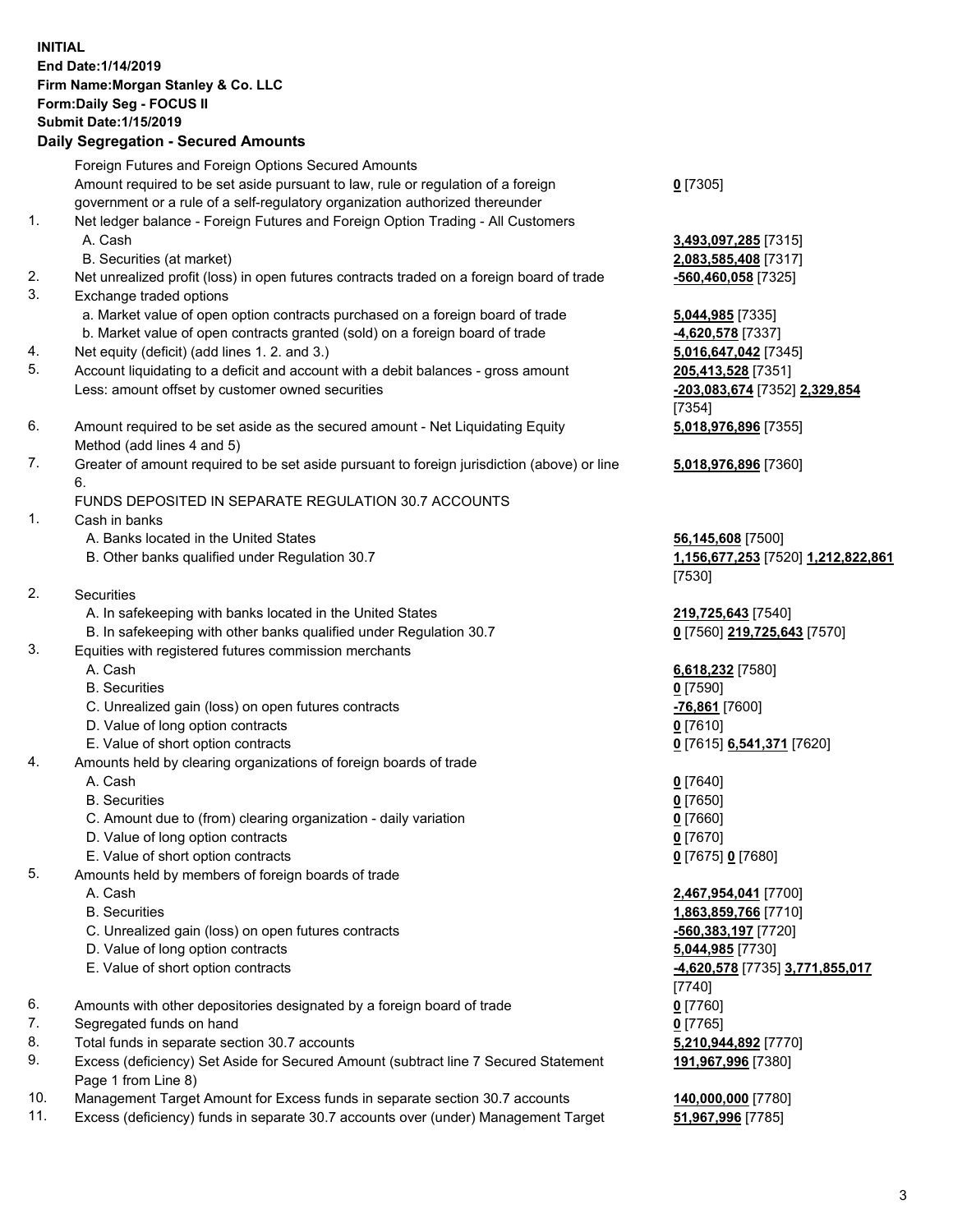**INITIAL End Date:1/14/2019 Firm Name:Morgan Stanley & Co. LLC Form:Daily Seg - FOCUS II Submit Date:1/15/2019 Daily Segregation - Segregation Statement** SEGREGATION REQUIREMENTS(Section 4d(2) of the CEAct) 1. Net ledger balance A. Cash **7,682,379,943** [7010] B. Securities (at market) **6,193,905,127** [7020] 2. Net unrealized profit (loss) in open futures contracts traded on a contract market **2,283,967,094** [7030] 3. Exchange traded options A. Add market value of open option contracts purchased on a contract market **279,952,071** [7032] B. Deduct market value of open option contracts granted (sold) on a contract market **-330,818,567** [7033] 4. Net equity (deficit) (add lines 1, 2 and 3) **16,109,385,668** [7040] 5. Accounts liquidating to a deficit and accounts with debit balances - gross amount **371,672,659** [7045] Less: amount offset by customer securities **-369,869,275** [7047] **1,803,384** [7050] 6. Amount required to be segregated (add lines 4 and 5) **16,111,189,052** [7060] FUNDS IN SEGREGATED ACCOUNTS 7. Deposited in segregated funds bank accounts A. Cash **4,158,321,803** [7070] B. Securities representing investments of customers' funds (at market) **0** [7080] C. Securities held for particular customers or option customers in lieu of cash (at market) **664,702,383** [7090] 8. Margins on deposit with derivatives clearing organizations of contract markets A. Cash **6,233,081,667** [7100] B. Securities representing investments of customers' funds (at market) **0** [7110] C. Securities held for particular customers or option customers in lieu of cash (at market) **5,529,202,744** [7120] 9. Net settlement from (to) derivatives clearing organizations of contract markets **-99,719,110** [7130] 10. Exchange traded options A. Value of open long option contracts **279,952,071** [7132] B. Value of open short option contracts **-330,818,567** [7133] 11. Net equities with other FCMs A. Net liquidating equity **9,115,776** [7140] B. Securities representing investments of customers' funds (at market) **0** [7160] C. Securities held for particular customers or option customers in lieu of cash (at market) **0** [7170] 12. Segregated funds on hand **0** [7150] 13. Total amount in segregation (add lines 7 through 12) **16,443,838,767** [7180] 14. Excess (deficiency) funds in segregation (subtract line 6 from line 13) **332,649,715** [7190]

- 15. Management Target Amount for Excess funds in segregation **280,000,000** [7194]
- 16. Excess (deficiency) funds in segregation over (under) Management Target Amount Excess

**52,649,715** [7198]